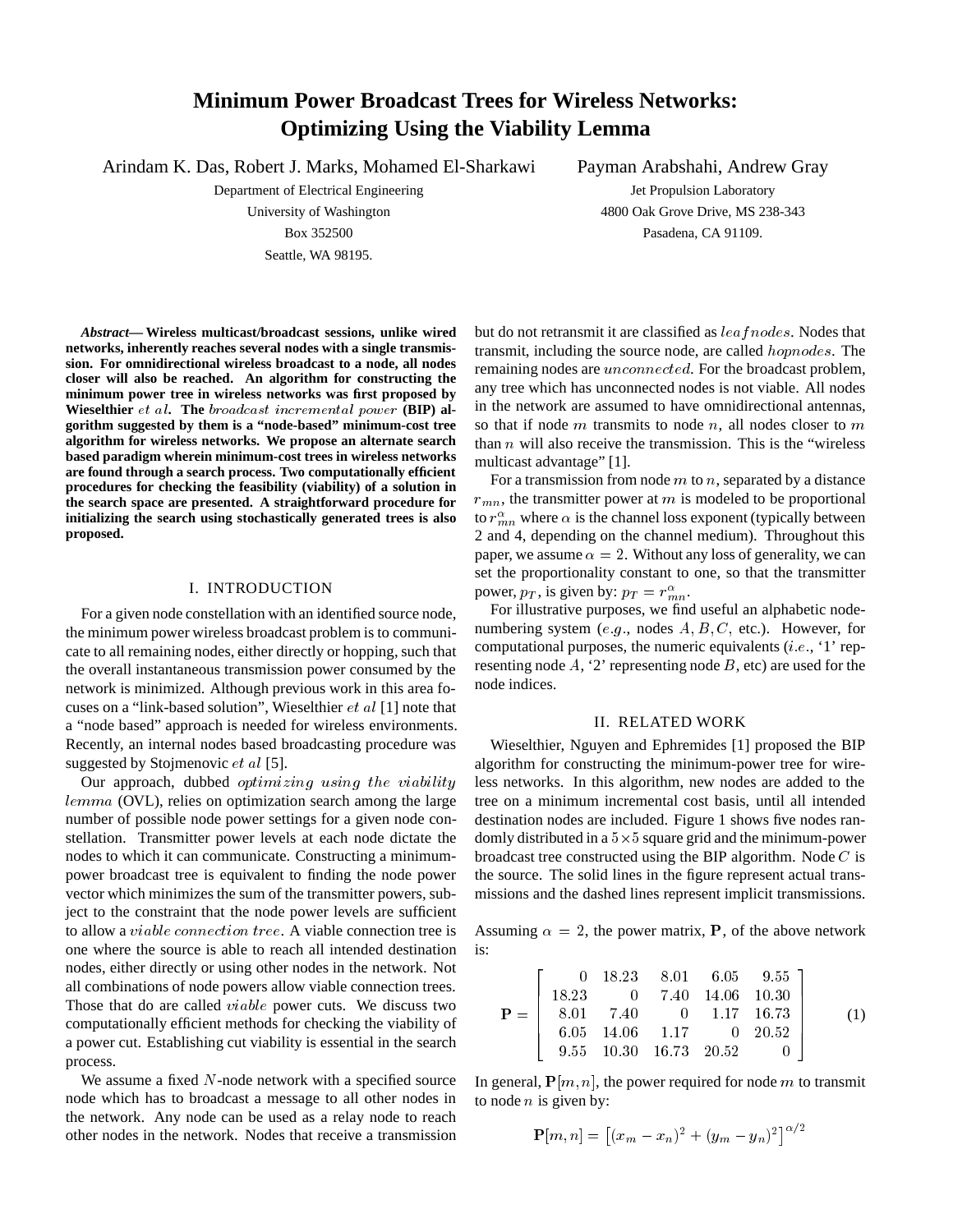

Fig. 1. BIP Tree: node  $C$  is the source

where  $\{(x_i, y_i): 1 \le i \le N\}$  are the coordinates of the nodes in the network.

The total broadcast power of the tree in Figure (1) is 22.78 Watts  $(\mathbf{P}[3, 5] + \mathbf{P}[4, 1])$ . Clearly, this is not optimal since the minimum power required to reach all the nodes in the network is 16.73 Watts, involving the transmission  $C \rightarrow E$ . Since all the other nodes  $(B, A, D)$  are nearer to C than E, these will be reached implicitly.

#### III. TERMINOLOGY

Prior to presentation of OVL, we offer the following definitions.

1. Rank Matrix: The rank matrix  $\bf{R}$  is defined as the sorted power matrix. Each row of the power matrix (P) is sorted in ascending order to give the matrix  $\bf{R}$ . For the power matrix in (1), the rank matrix is given by:

$$
\mathbf{R} = \left[ \begin{array}{cccccc} 0 & 6.05 & 8.01 & 9.55 & 18.23 \\ 0 & 7.4 & 10.30 & 14.06 & 18.23 \\ 0 & 1.17 & 7.40 & 8.01 & 16.73 \\ 0 & 1.17 & 6.05 & 14.06 & 20.52 \\ 0 & 9.55 & 10.30 & 16.73 & 20.52 \end{array} \right]
$$
(2)

2. Cut Vector: A cut vector,  $\vec{\chi}_R$ , referenced to the rank matrix, is an  $N$ -element vector (where  $N$  is the number of nodes in the network) with integers between 1 and  $N$ . It indicates the location of an element on each row of the rank matrix. For example, if we want to reference the highlighted elements in (2), the corresponding cut vector is:  $\vec{\chi}_R = [3 \ 4 \ 5 \ 1 \ 2]^T$ , where the superscript  $T$  stands for transpose.

Alternately, we can use the power matrix  $P$  and define an equivalent cut vector,  $\vec{\chi}_P$ , referenced to P. Mapping the highlighted elements in (2) to the power matrix (1), we have the equivalent cut vector  $\vec{\chi}_P = [3 \ 4 \ 5 \ 4 \ 1]^T$ . Since all diagonal elements in **P** are zero, the condition  $\vec{\chi}_P[n] = n$  implies that node  $n$  is a non-transmitting node; *i.e.*, it is either an unconnected node or a leaf node in the tree.

3. Threshold Vector: A threshold vector,  $\vec{t}$ , of length

 $N$ , is a vector of the elements of  $\bf R$  specified by the cut vector  $\vec{\chi}_P$ . For the cut vectors in Item 2 above, the threshold vector is given by:

$$
\vec{t} = [8.01\ 14.06\ 16.73\ 0\ 9.55]^{T}
$$

If the  $n<sup>th</sup>$  element of the threshold vector is zero, it implies that node  $n$  is non-transmitting. We thus have the equivalence condition:

$$
\vec{t}[n] = 0 \Longleftrightarrow \vec{\chi}_P[n] = n
$$

4. The cost of a cut: The cost of a cut is defined as the sum of the elements of the corresponding threshold vector.

$$
s[\vec{\chi}_P] = \sum_{n=1}^{N} \vec{t}[n] \tag{3}
$$

5. *Viability of a cut*: A cut is said to be *viable* if it allows all intended destination nodes to be reached. Otherwise, it is *nonviable*. For example, if the source node  $(C)$  in Figure (1) wants to broadcast to all other nodes, the cut vector  $\vec{\chi}_P = [1 \ 2 \ 5 \ 4 \ 5]^T$  is viable but  $\vec{\chi}_P = [1 \ 2 \ 4 \ 1 \ 5]^T$  is not. In the first case, all nodes are reached by a single transmission from  $C$ , whereas only  $D$  and  $A$  are reached in the latter case.

6. The Transfer Matrix: For a given network, the transfer matrix, <sup>H</sup>, is a function of the threshold vector. The transfer matrix is computed by thresholding the power matrix as follows:

$$
\mathbf{H}[m,n] = \begin{cases} 1, & \text{if } \mathbf{P}[m,n] \le t[m] \\ 0, & \text{otherwise} \end{cases} \tag{4}
$$

The set of nodes which can be reached from node  $m$ , transmitting at a power level  $\vec{t}[m]$ , is given by the column indices of the  $m^{th}$  row of **H** for which **H**[m, n] = 1.

# IV. THE TRANSFER MATRIX POWER FORM OF THE VIABILITY LEMMA

Randomly generated cut vectors do not necessarily correspond to viable connection trees. The *viability lemma* provides a straightforward way of determining whether a cut is viable or not.

For a given node constellation and cut vector  $\vec{\chi}_P$ , with a corresponding threshold vector  $\vec{t}$ , we apply the iteration

$$
\vec{\gamma}^{(k+1)} = \mathbf{H}^T \otimes \vec{\gamma}^{(k)} \tag{5}
$$

where k is the iteration index and  $\otimes$  denotes a matrix product with additions replaced by logical OR operations and multiplications replaced by logical AND's.  $\vec{\gamma}^{(k)}$  is a binary *coverage* vector which keeps track of the nodes reached till the  $k^{th}$  iteration. (A reached node is either a hop node or a leaf). If the  $n^{th}$  element of  $\vec{\gamma}^{(k)}$  is '1', it indicates that node n has been reached, in the  $k^{th}$  iteration or a previous iteration. Nodes that have not been reached till the  $k^{th}$  iteration are tagged by a '0' in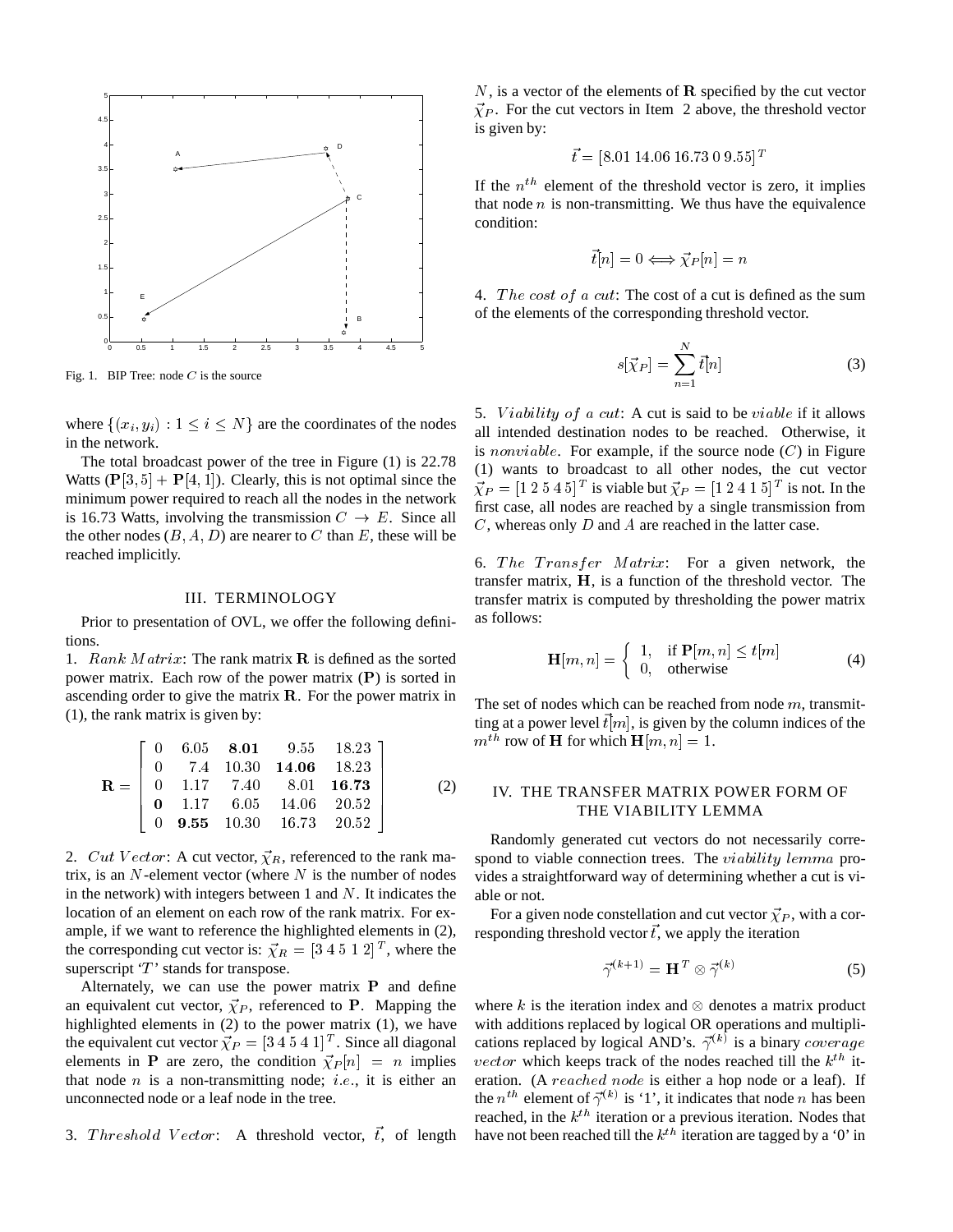the coverage vector. The iteration proceeds with the initialization  $\vec{\gamma}^{(0)} = [0 \cdots 0 \ 1 \ 0 \cdots 0]^T$  which is a zero vector of length N with a '1' at the source node.  $<sup>1</sup>$ </sup>

The transfer matrix power form of the viability lemma states that a necessary and sufficient condition for a cut to be viable is:

$$
\vec{\gamma}^{(N-1)} = \vec{1} \tag{6}
$$

where  $\vec{l}$  is a vector of 1's of length N. Equation (6) recognizes that, for a network with  $N$  nodes and one source node, the iteration (5) will converge in, at most, <sup>N</sup>-1 iterations. If the cut is viable, all nodes will be reached resulting in a vector of all ones. Using equation (5), (6) can be equivalently expressed as:

$$
\mathbf{H}_{N-1} \otimes \vec{\gamma}^{(0)} = \vec{1} \tag{7}
$$

where

$$
\mathbf{H}_{N}=\left[\mathbf{H}^{\otimes N}\right]^{T}
$$

Determination of cut viability using the viability lemma does not immediately present a connection tree. Viability simply says that total coverage is possible and such a tree exists. Section VI explains how to grow a routing tree from the transfer matrix for a viable cut.

The number of Boolean matrix multiplies in (7) is on the order of  $log_2(N-1)$ .  $H_4$  is the square of  $H_2$ ,  $H_8$  is the square of  $H_4$ , etc. The transfer matrix parsing form of the viability lemma, described next, requires no matrix multiplies.

# V. THE TRANSFER MATRIX PARSING FORM OF THE VIABILITY LEMMA

An alternate procedure for determining the viability of a cut vector uses parsing of the transfer matrix. For broadcast applications in an <sup>N</sup>-node network with one source node, the procedure converges in at most  $N - 1$  iterations. We begin by defining the following sets:

 $S =$  destination nodes

 $k =$ iteration number

 ${\bf NR}^{(k)}$  .  $= new nodes$  reached in iteration  $k$ 

 $\mathbf{NR}^{(0:k)}$  = nodes reached till iteration  $k = \bigcup_{m=0}^{k} \mathbf{NR}^{(m)}$  $\mathbf{NNR}^{(k)}$  = nodes not reached at the end of iteration k

Note that  $\mathbf{NNR}^{(k)} = \mathbf{S} \setminus \mathbf{NR}^{(0:k)}$  where '\' denotes the set only  $diffference$  operation. Also, it follows from the definition of  $\mathbf{NR}^{(k)}$  that  $\mathbf{NNR}^{(k-1)} \supseteq \mathbf{NR}^{(k)}$ . The sets defined above can be expressed equivalently in terms of the coverage vector  $\vec{\gamma}^{(k)}$ .<br>  $\mathbf{NR}^{(0:k)} \equiv \{n : \vec{\gamma}^{(k)}[n] = 1\}$ 

$$
\begin{aligned} \n\mathbf{NR}^{(0:k)} &\equiv \{n : \vec{\gamma}^{(k)}[n] = 1\} \\ \n\mathbf{NNR}^{(k)} &\equiv \{n : \vec{\gamma}^{(k)}[n] = 0\} \\ \n\mathbf{NR}^{(k)} &\equiv \{n : \vec{\gamma}^{(k)}[n] - \vec{\gamma}^{(k-1)}[n] = 1\} \n\end{aligned}
$$

<sup>1</sup> Note that

$$
\mathbf{H}^T \otimes \vec{\gamma}^{(k)} = u\left(\mathbf{H}^T \vec{\gamma}^{(k)}\right)
$$

where the unit step,  $u(\cdot)$ , equals zero for a negative argument and is otherwise one.

The viability checking procedure is as follows:

1. For  $k = 0$ , initialize  $\mathbf{NR}^{(0)} = \{source\ node\}.$ 

2. For each subsequent iteration,  $1 \le k \le N - 2$ , check whether any of the node(s) reached for the first time in the previous iteration (the entries in the set  $\mathbf{NR}^{(k-1)}$ ) connect to a new destination node(s) (the entries in the set  $\mathbf{NNR}^{(k-1)}$ ). This is easily done by examining the corresponding rows of the transfer matrix as mentioned in item  $(F)$ , Section III.<sup>2</sup> If none of the nodes in  $\mathbf{NR}^{(k-1)}$  connect to a new node from the set  $\mathbf{NNR}^{(k-1)}$ , the connection tree "breaks" at the  $k^{th}$ iteration and the cut is nonviable. Conversely, if all nodes in  $\mathbf{NNR}^{(k-1)}$  are jointly reached by the nodes in  $\mathbf{NR}^{(k-1)}$  $(\Rightarrow NNR^{(k)} = \emptyset$ , where  $\emptyset$  is the null set), the connection tree is complete and the cut is viable. In both these cases, the iteration process terminates after iteration  $k$ . If only some of the nodes in the set  $\mathbf{NNR}^{(k-1)}$  are reached by the nodes in  $\mathbf{NR}^{(k-1)}$  during iteration k, update the sets  $\mathbf{NR}^{(0:k)}$  and  $\mathbf{NNR}^{(k)}$  and continue with the next iteration.

3. If the iteration process continues till  $k = N - 1$ , check whether  $\mathbf{NNR}^{(N-1)} = \emptyset$ . If so, the cut vector is *viable*. Otherwise, it is nonviable.

#### VI. FINDING ROUTING FROM A VIABLE CUT

All connections in a routing tree can be expressed as an  $N \times N$  binary connection matrix,  $\Phi = {\phi[m,n] : 1 \leq \phi[m,n]}$  $m, n \leq N$ . The matrix can be constructed from a tree or *vice versa.* If  $\phi[m, n] = 1$ , the node responsible for communicating to node  $n$  is  $m$ . For a fully connected tree, each column of  $\Phi$  should therefore contain a single one and the rest of the elements should be zeros. The connection matrix is built iteratively, using equation (5). Let  $\Phi^{(k)}$  be the connection matrix corresponding to the  $k^{th}$  iteration, the initialization being:

$$
\Phi^{(0)}[n,m] = \begin{cases} 1, & \text{if } n = m = \text{source node index} \\ 0, & \text{otherwise} \end{cases}
$$
 (8)

Let  $\beta^{(k)}$  be a *difference vector* as defined below:

$$
\vec{\beta}^{(k)} = \vec{\gamma}^{(k)} - \vec{\gamma}^{(k-1)}, \quad \vec{\beta}^{(0)} = \vec{\gamma}^{(0)} \tag{9}
$$

The vector  $\beta^{(k)}$  has 1's corresponding to the nodes reached during the  $k^{th}$  iteration.<sup>3</sup> If an element in  $\vec{\beta}^{(k)}$  is 1, it must have originated from a node corresponding to a 1 in  $\vec{\beta}^{(k-1)}$ . For example, let  $\beta^{(k)}[n]$  and  $\beta^{(k-1)}[m]$  be equal to 1. If  $\mathbf{H}[m, n]=0$  $(\Rightarrow \vec{t}[m] < P[m, n])$ , node m cannot connect to node n. If, however,  $\mathbf{H}[m, n]=1 ~(\Rightarrow \vec{t}[m] \geq \mathbf{P}[m, n])$ , node m can connect to node *n* and we set  $\Phi^{(k)}[m, n] = 1$ .

If there is more than one node (say  $m_1$  and  $m_2$ ) which can connect to a destination node (say node  $n$ ) in iteration  $k$ , the node which is closest to  $n$  (least cost involved) is chosen as the transmitting node. For example, if  $m_1$  is closer to n than  $m_2$ ,

<sup>&</sup>lt;sup>2</sup>For example, if  $\mathbf{NR}^{(k-1)} = \{m, n\}$ , check the  $m^{th}$  and  $n^{th}$  rows of the transfer matrix in iteration k. If  $\mathbf{H}[m, p]=1$ ,  $\mathbf{H}[m, q]=1$ ,  $\mathbf{H}[n, r]=1$ ,  $H[n, s] = 1, \{p, s\} \in \mathbf{NR}^{(0:k-1)}$  and  $\{q, r\} \notin \mathbf{NR}^{(0:k-1)}$ , the set of new nodes jointly reached in iteration  $k(\mathbf{NR}^{(k)})$  is  $\{q, r\}.$ 

<sup>&</sup>lt;sup>3</sup>If  $\beta^{(k)} = 0$ , the iteration has converged.